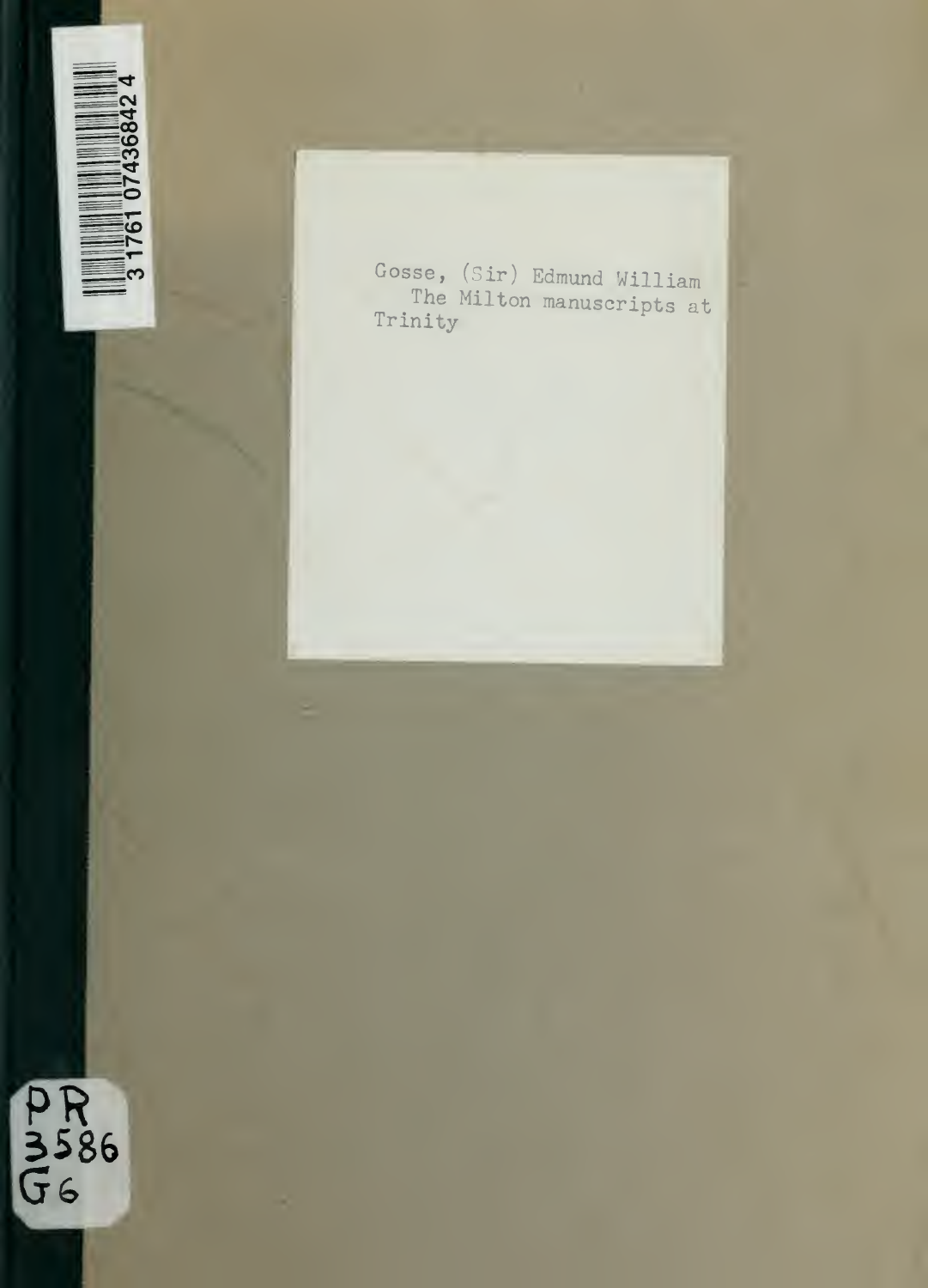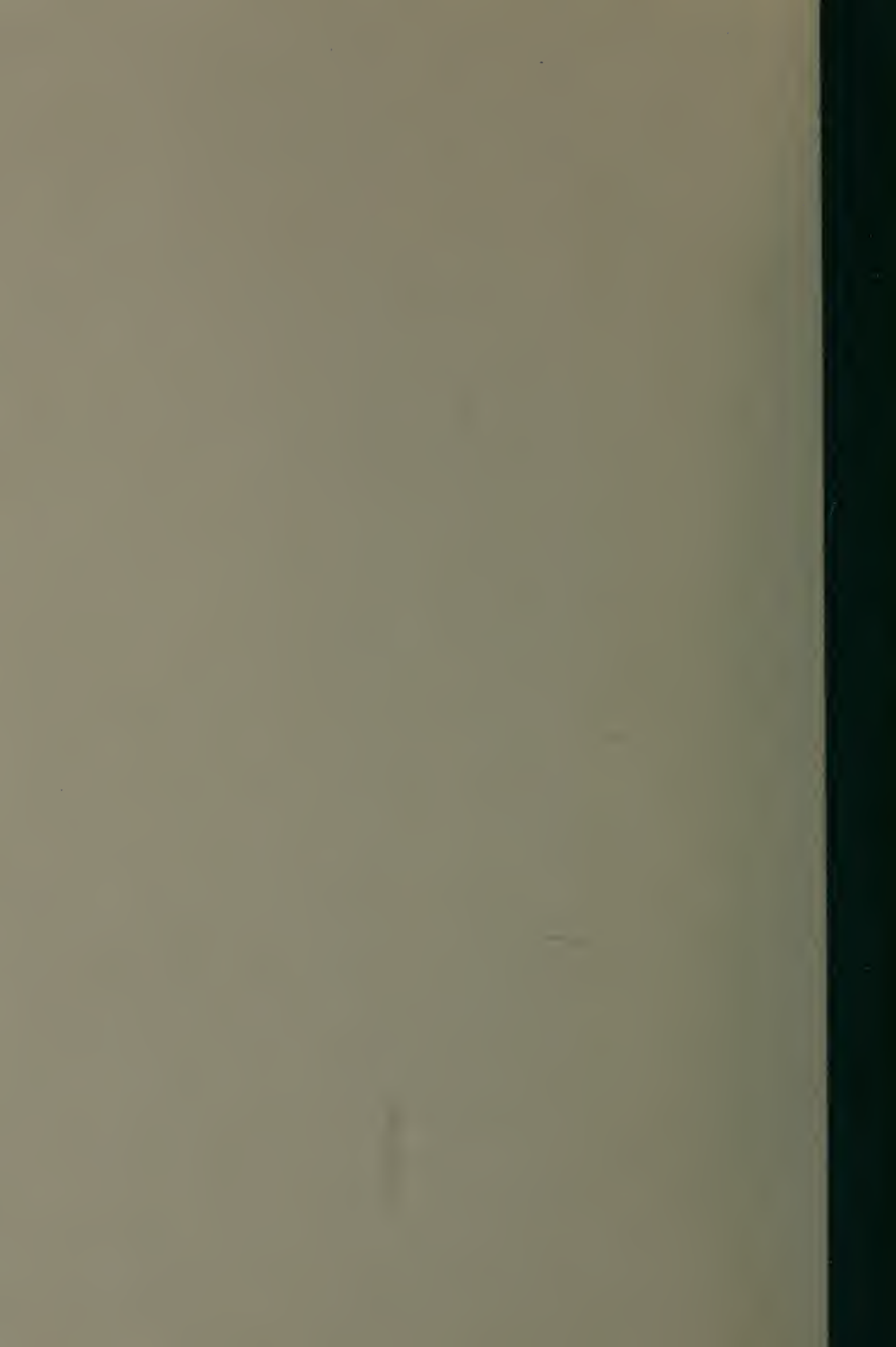# THE MILTON MANUSCRIPTS AT TRINITY.

WHEN Charles Lamb originally printed his Oxford in the Vacation, in The London Magazine for October, 1820, he followed his remark, "Still less have I curiosity to disturb the elder repose of MSS.," by the following capricious re- flections : —

" I had thought of Lycidas as of a full-grown beauty — as springing up with all its parts absolute — till, in an evil hour. <sup>I</sup> was shown the original copy of it, together with the other minor poems of its author, in the Library at Trinity, kept like some treasure to be proud of. <sup>I</sup> wish they had thrown them in the Cam, or sent them after the latter cantos of Spenser, into the Irish Cliannel. How it staggered me to see the fine things in their ore! interlined, corrected! as if their words were mortal, alterable, displaceable at pleasure ! as if they might have been otherwise, and just as good ! as if inspiration was made up of parts, and these fluctuating. successive, indifferent! I will never go into the workshop of any great artist again, nor desire a sight of his picture till it is fairly off the easel ; no, not if Raphael were to be alive again, and painting another Galatea."

When Lamb came to read over these sentences, he was perhaps struck with their petulance, for they were omitted from the completed Essays of Elia in 1823. Tlioy represent merely a little eddy in the backwater of the critic's mind, and it would be unfair indeed to pin him down to a whimsical utterance which he deliberately repudiated. But these forgotten phrases have a certain charm of their own, and they introduce, if only in a spirit of contradiction, the subject of this paper.

It was probably in 1790 or 1800 that either Lloyd or Manning showed Lamb the handsome volume in which the man-

 $E$  Atlantic monthly,  $v. 85$  ]

uscripts of Milton reposed in the Library of Trinity College, Cambridge. A hundred years had passed since they had been presented to that society; another hundred have now gone by since Lumb inspected them in a mood so surprisingly unsympathetic. It has gradually been recognized that these leaves constitute, in the words of the present Vice Master of the college, '• the chief treasuie of Trinity Library," rich though that library be in wealth which is even yet not completely estimated. It is well that the authorities of the college should have been awakened at last to the abso lutely unique and incomparable value of this possession, for it has taken the great er part of two centuries to make them aware of it ; and, in the meantime, very considerable injury has been done to the precious tome, not only by the careless ness and even by the greedy dishonesty of visitors, but, as Mr. Aldis Wright says, " by the rough manner in which it was patched, to remedy the mischief caused by unintelligent admiration." <sup>I</sup> shall presently speak of the most ex traordinary mutilation which it has suf fered.

The natural and obvious result of the quickening of the college conscience has been to make it increasingly difficult for visitors to examine the Milton manuscripts with any closeness. The utmost courtesy had always been shown in wel coming any scholar who desired to make a collation or trace a reading. Hut a more and more salutary and jealous care has deprecated idle examination of the manuscripts, and has even been slow to permit those who can give an account of their interest to touch or handle the frail leaves which are so far more precious than rubies. The consequence is that, without being unknown, the manuscripts of Milton at Trinity have practi-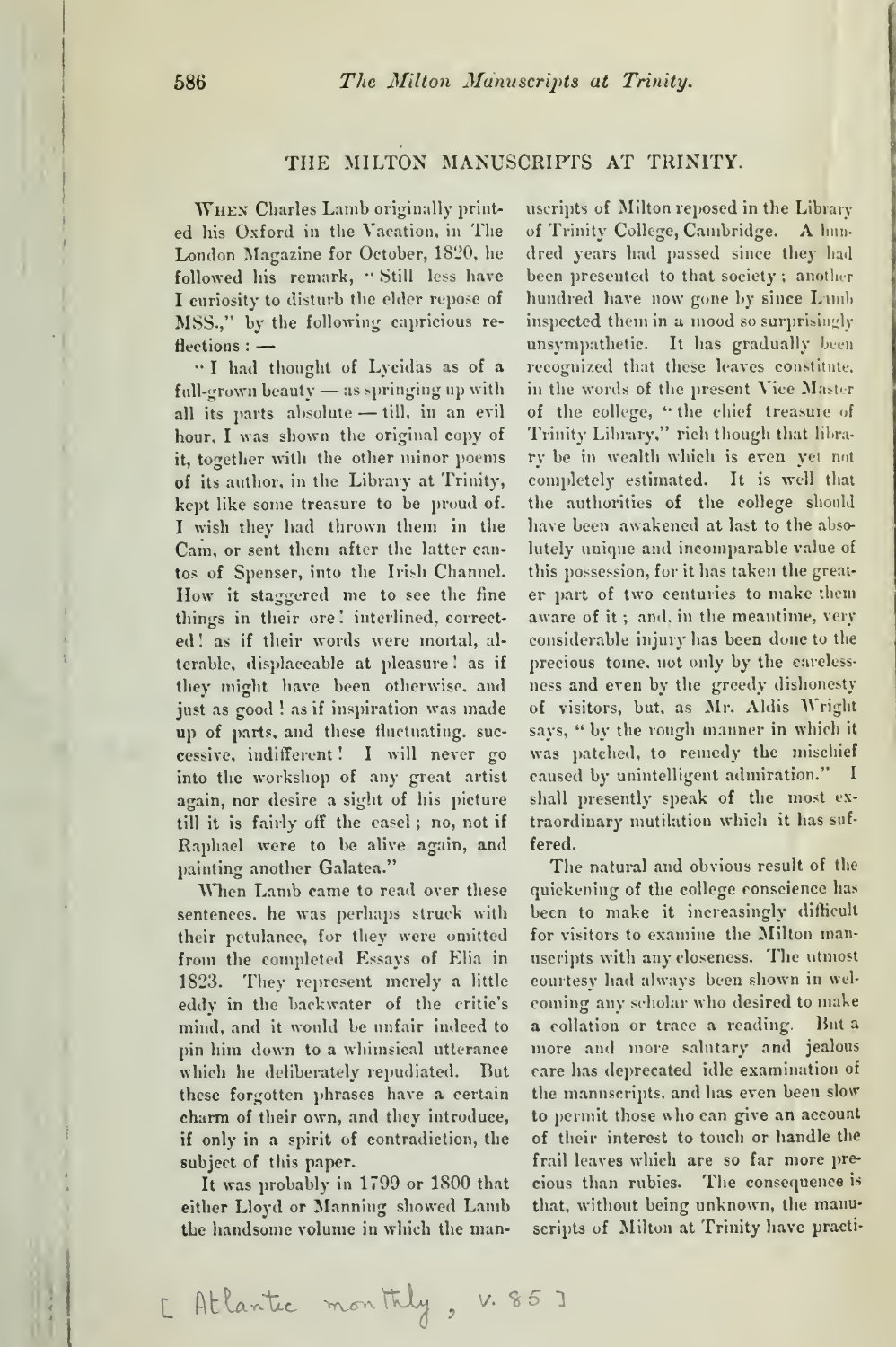$P_{\frac{2}{3}}$ EXTREME A R

 $892810$ .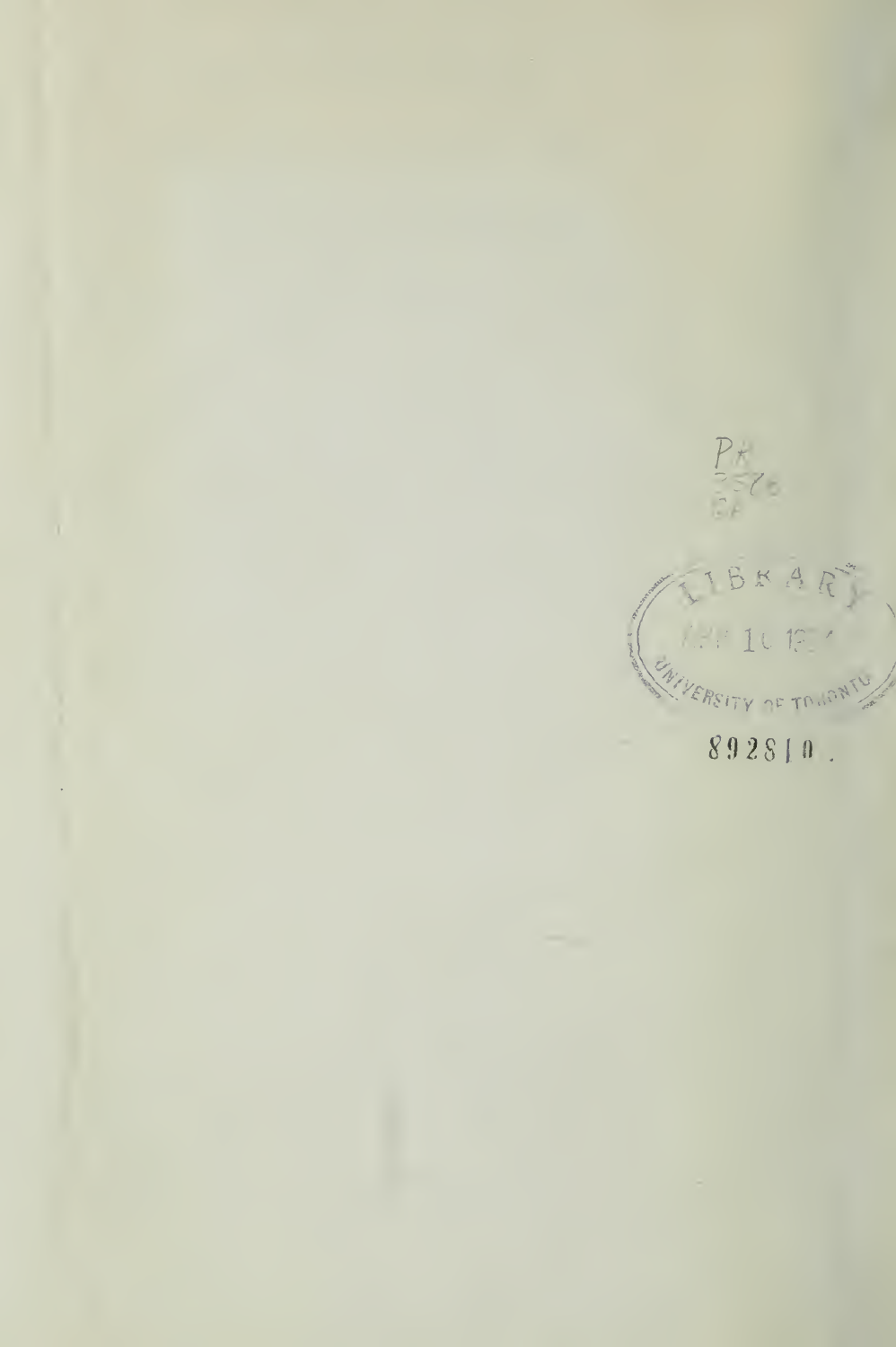who, if he were privileged to hold the Milton, had these originals at his elbow " pompous volume" for an instant in his for forty years, and never suspected their hands, was far too greatly overwhelmed existence. with the honor and alarmed by his re- It is supposed that about the year sponsibility to make any literary use of 1735 they attracted the notice of the it. The authorities of Trinity College, Woodwardian Professor of Geology, divided between the sense of the solemn Charles Mason, who had succeeded Contrust which the possession of the most yers Middleton in 1731, and who was interesting of all English manuscripts an investigator of books and libraries. lays upon them and the wish not to act He put a note upon them, — " Milton's<br>like dogs in a manger, have at last hit Juvenile Poems, etc., seemingly the origilike dogs in a manger, have at last hit upon an admirable solution of the dilem- nal,"  $-$  and he drew the attention of a ma. Under the superintendence of that person more purely literary than himself great scholar, to whom English literature to the value of his discovery. Thomas and Cambridge alike owe so much, Mr. Aldis Wright, they have issued, in a limited edition, in very sumptuous form, an exact and complete facsimile of their Milton manuscripts. They may now inclose jected members of "the most learned and their treasure in a crystal casket ; the almost divine Poet." But Clarke left excuse for its being touched by even the Trinity soon after, and the guardian most learned scholar is gone. Now, too, ship of the richly bound, thin folio seems for the first time, we can examine in to have passed back into the hands of peace, and without a beating heart and ^lason until his death in 1762. During blinded eyes, the priceless thing in its the eighteenth century, from the year minutest features. 1738, when Birch first made reference

the manuscripts came to Trinity. In 1691, - seventeen years after the death of Milton, and when his poetry was just beginning to be recognized as a national glory, — Sir Henry Newton-Puckering, a considerable benefactor to the library of tbe college, presented to it nearly four thousand volumes. At this time, the Master was the Hon. John Montague, the immediate predecessor of Bentiey. It appears that among the donations of Sir Henry Puckering was one which out- (I believe) forty years ago,  $\rightarrow$  a slip fas-<br>weighed all the others in value, but was tened on the inside of one of the pages entirely unobserved. This was a packet of the manuscript of Comus, and conof thirty loose and tattered folio leaves, taining seventeen lines of that poem in almost covered with the handwriting of tended to take the place of those on the Milton. During the next forty years, opposite page, was stolen. It was se these leaves must have brushed the very curely gummed or pasted on, and it reconfines of dissolution; at any moment sisted so successfully the suatch with the caprice of an ignorant custodian might which the thief tore at it that the initial have condemned them to the flames. It letters of thirteen of the lines remained is odd to think that the great Bentiey, on the fragment wliich is left. A great

callv become inaccessible to the student, deeply interested alike in texts and in

Clarke — afterwards Sir Thomas, and Master of the Rolls  $-$  "was always a lover of the Muses," and he was at the ex pense of a handsome shrine for the dis-It should be stated in what condition to them, the manuscripts were frequently appealed to as authorities by the annotators and editors of Milton.

> Mr. Aldis Wright speaks ruefully of the advantages which these early critics had in consulting the folio before it had \*• suffered from the carelessness with which it was too freely shown to visit ors." Even Lamb — the unthankful  $E$ lia — had an opportunity of glaneing at what we shall never see. During the present century. — indeed, not more than tened on the inside of one of the pages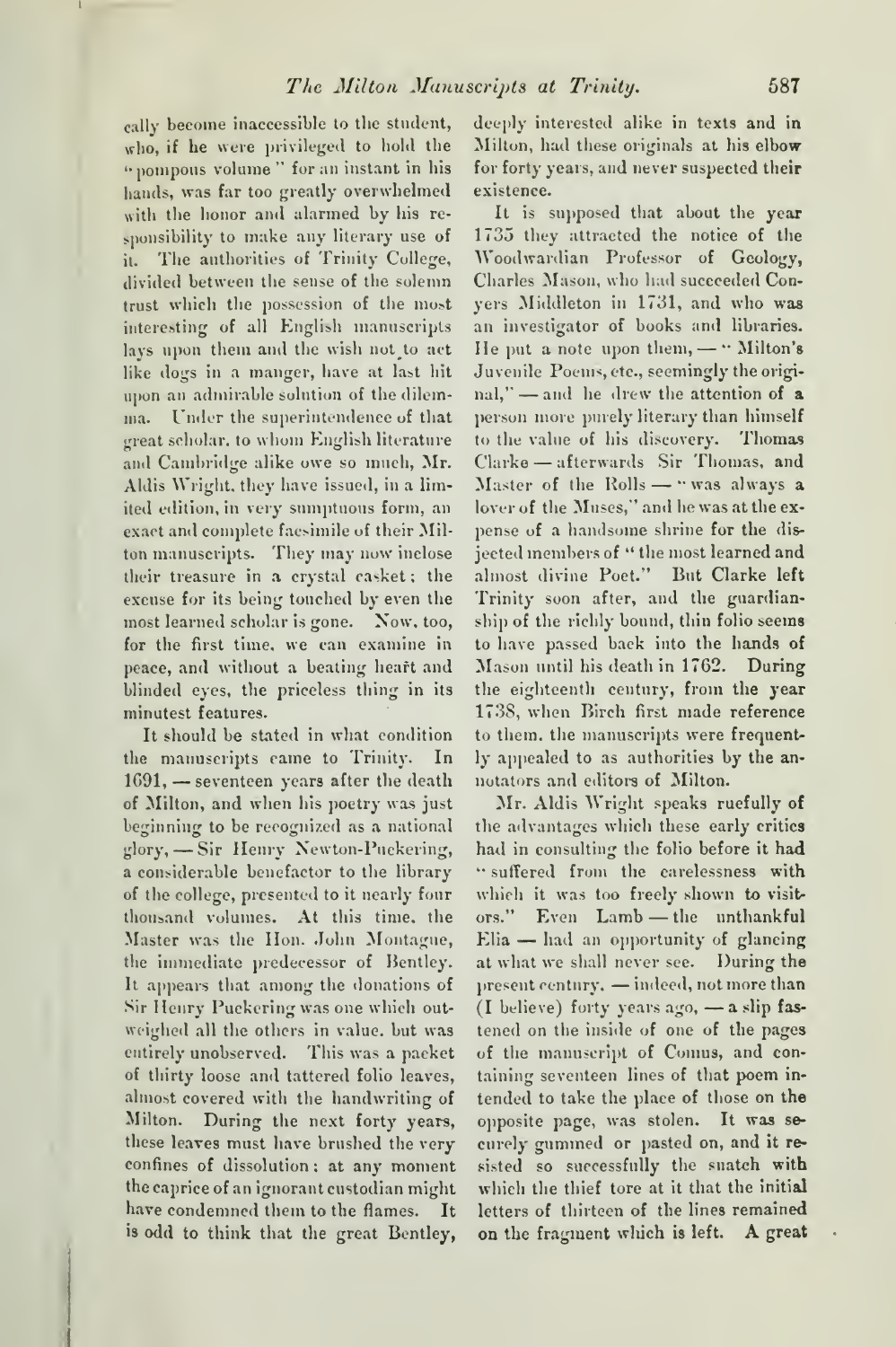Digitized by the Internet Archive in 2011 with funding from University of Toronto

http://www.archive.org/details/miltonmanuscript00goss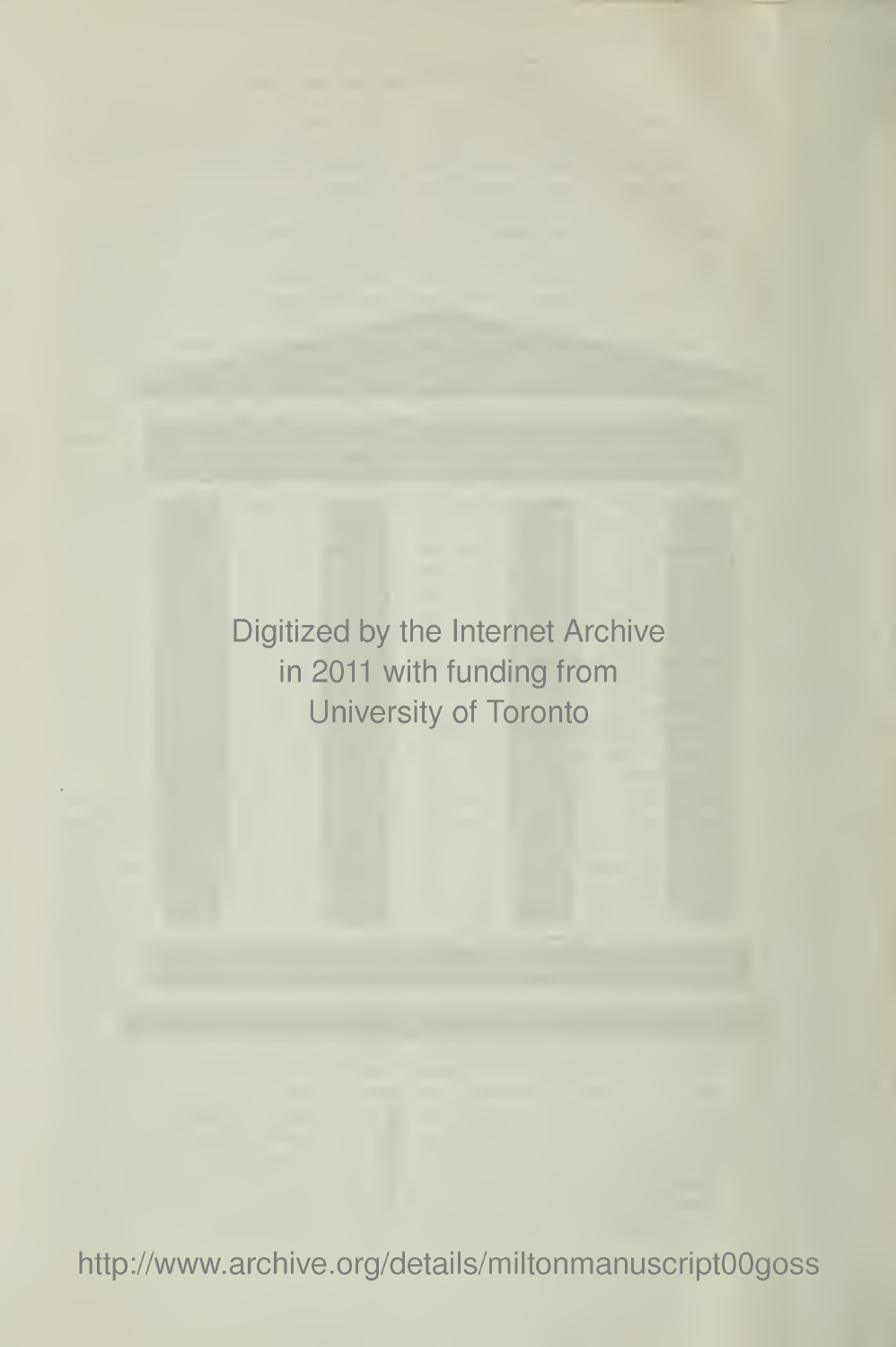mystery is involved in this remarkable tinues. More objects have to be ob-<br>and useless theft, and there are old men served, more curiosities admired. And and useless theft, and there are old men served, more curiosities admired. And<br>who shake their heads, and "could tell. the miserable malefactor, with that we who shake their heads, and "could tell, the miserable malefactor, with that pa-<br>an they would," strange tales about it. per corpse bleeding against his breast

crime has always fascinated me. I im- interrogate his terrific companion, governing the nameless culprit, certainly a ern his pulsing throat by some become agine the nameless culprit, certainly a ern his pulsing throat by some hercu-<br>man of education and position, perhaps lean effort of the will. At last they man of education and position, perhaps lean effort of the will. At last they a clergyman, doubtless a scholar of re- leave the stately Library, become to the pute, walking down the florid cloisters visitor, <sup>a</sup> mere shambles, <sup>a</sup> house of in of Neville's Court in company with <sup>a</sup> visible murder. How he totters down dignified college don, his friend, or a the marble staircase; how the great door, new acquaintance to whom he has been grinding on its hinges, pierces between solemnly recommended. They are on his bones and marrow! And so he goes the cloistered staircase, and no thought back to his own place, certain that sooner of guile is in the heart of the visitor. or later his insane crime will be discov-<br>A heavy door wheels open, and they ered, certain that his part in it will be-<br>pass over the tessellated pavement, and come patent to the cu pass over the tessellated pavement, and come patent to the custodians of the<br>between the long ranges of "storied urn college, certain of silent infamy and between the long ranges of " storied urn college, certain of silent infamy and<br>or animated bust." The languorous unaccusing outlawry, with no consolustatue of Byron looks down upon them tion but that sickening fragment of torn without suspicion, as they advance; in verse, which he can never show to a the strange colored window blazing at single friend, can never sell nor give nor the strange colored window blazing at single friend, can never sell nor give nor<br>the end, Sir Isaac Newton is led by the bequeath; which is inherently too prothe end, Sir Isaac Newton is led by the bequeath; which is inherently too pre-<br>University of Cambridge (a foolish fe-cious to destroy, and which is so deadly University of Cambridge (a foolish fe- cious to destroy, and which is so deadly male form) to where Bacon is sitting at in its association that he will never trust the feet of King George III. And still, himself to look at it, though his family in the magnificence and silence, no guile are all abroad, and he locked into his is in the heart of the visitor. Then, study. Among literary criminals. <sup>I</sup> know carelessly, among other objects of inter- not another who so burdens the imaginaest, his conductor places in his hand the tion as this wretched mutilator of Comus. folio manuscripts of Milton. He turns It is the opinion of Mr. Aldis Wright the pages; it rolls in upon him that this is that the earliest part of the precious manthe very handwriting of the sublimest of uscripts was written in 1G33. The year the English poets. He turns the leaves before, a friend at Cambridge  $-$  perhaps more slowly; here in Comus is a slip Charles Diodati — had taken Milton to that seems loose! And now the devil is task for allowing Time, "the subtle thief raging in the visitor's bosom; the collec- of youth," to steal on his wing his three tor awakens in him, the bibliomaniac is and twentieth year. Milton had come unchained. His college companion, all to the conclusion that the university was unsuspecting, turns into another bay, to unfavorable to the develojnnent of his select another object. In an instant the mind, and that it was proper for him to unpremeditated crime is committed ; the withdraw to a solitary place and labor slip is snatched out and thrust into the under the "great Task-master's eye." visitor's pocket, but so violently is it He bad lately said, in a letter, the first plucked that it tears, and the damning draft of which is preserved among the evidence of theft (and such a theft!) Trinity manuscripts. "I am sometimes<sup>1</sup>

thing, and the desultory exhibition con- 1 Not " something," as usually quoted.

If they would," strange tales about it. jher corpse bleeding against his breast.<br>The psychology of this curious little must lounge along the dreadful cases must lounge along the dreadful cases, leave the stately Library, become, to the grinding on its hinges, pierces between unaccusing outlawry, with no consolain its association that he will never trust are all abroad, and he locked into his

that the earliest part of the precious mantask for allowing Time, " the subtle thief clings to the outraged volume forever. suspicious of myself, and do take notice The conducting don has observed no- of a certain belatedness in me." He had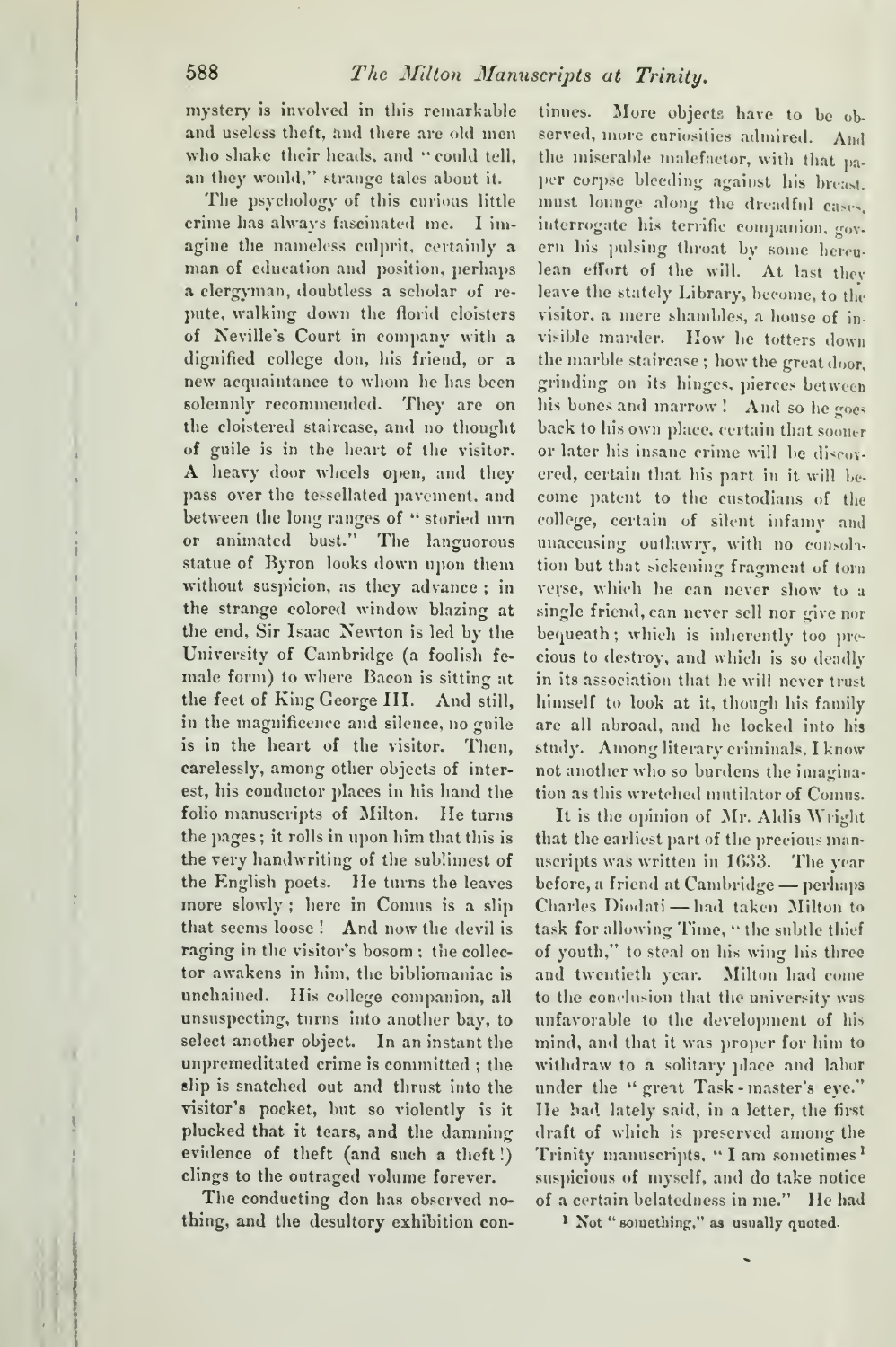become conscious of "a mind made and to be only seventeen miles from London, set wholly on the accomplishment of and its freshness, its " glimmering bow- (jreatest things." Nor was he much in ers " and " secret shades," have been doubt what form his work should take, exchanged for glaring suburban villas. •in English or other tongue, prosing or But in the reign of Charles I. this little versing, but chietly this later, the style southern spur of the county of Bucks by certain vital signs being likely to was still an unravished home of lovelilive." In this solemn confidence, in this ness and quietude, and here Milton, stately temper of self-consecration to the through five delicious years, cultivated art of poetry, Milton left Cambridge to- to the highest the magnificent powers of ward the close of 1632. his genius.

learn from the poem Ad Patrem that no at Trinity as being the most precious difficulties were placed in the way of his manuscript of English literature in the dedication. At an age when a profes- world, and the longer we consider its sion, a lucrative mode of life of some sort constitution, the less likely are we to or other, is deemed imperative by most dispute this claim. Nothing of Shakeallow his son '\* to wander, a happy com- writing ; nothing important, so far as we panion of Apollo, far from the noise of know, of Chaucer's or of Spenser's. Of town, and shut up in deep retreats." Ac- later poets, indeed, we possess manucordingly he joined his parents in their scripts of more or less value and interhouse at Horton, and there he lived est. But in no other case that I can through some five years of happy retire- recall, ancient or modern, has it been ment, devoted to poetry, music, and math- our privilege to examine the sheets in ematics. The volume at Trinity College which, through several years of the is evidently the notebook in which, dur- highest creative intensity, a great poet ing those blossoming years, he was in the has left on record the very movement of habit of putting down the first drafts of his mind and the hesitations and selechis poems, and in which he corrected, tions of his art in the act of its produc-

the reader of L'Allegro and Il Pense- English race has produced, the imporroso divines. It was a rural solitude,

" Where the rude axe, with heaved stroke,

Was never heard the nymphs to daunt,

Or fright them from their hallow'd haunt."

It is still a village, and still in front of ing of Milton, except some of the sonthe altar of its rustic church may be de- nets, which have evidently been copied ciphered the lettering of the tomb where by successive amanuenses. Milton's mother was buried in 1G37. The volume begins with Arcades, But Ilorton has lost its charm. Its where the poet made a false start in the monumental oaks and elms have fallen opening lines ; his first thought being to before the " rude axe ; " its lovely, sleepy write, —<br>river, the Colne, has become a canal for  $\frac{u_{\text{Look}}}{v_{\text{Look}}}$ commerce ; its long meadows, undulat- our quest,<br>ing to the far-off keep of Windsor Since at last our eyes are blest." ing to the far-off keep of Windsor Castle, " bosomed high in tufted trees," Unfortunately, these pages have been have sunken to the market-garden aspect. sadly tattered, and one whole margin

He was in his father's hands, but we We have spoken of the Milton book parents, the elder Milton consented to speare's work remains in his own handtested, and polished them tion. When that poet is Milton, the What Horton was like, in those days, most splendid artist in verse whom the tance of the document stands revealed beyond any need of emphasis or insist ence. Now, in the Trinity manuscript, everything is the unquestioned handwrit-

"Look, nymphs and shepherds, look, here ends

It is the misfortune of Horton, in fact, of each of them appears to have been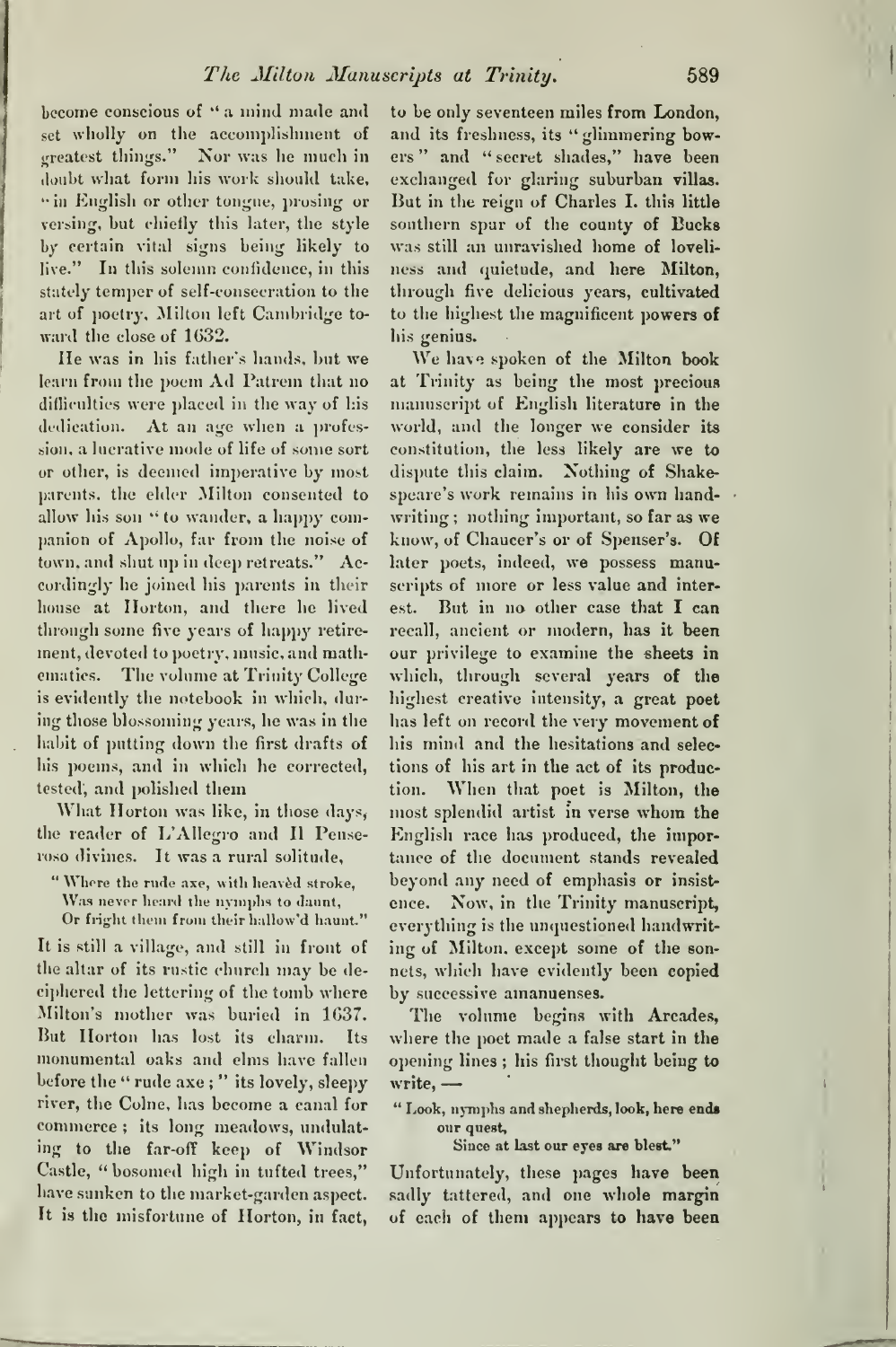snipped away, for neatness' sake, by " the arrive at Coinus, here simply called  $\Lambda$  abhorred shears " of somebody, when Maske, and dated 1634. This is Milthey were bound, a hundred and sixty ton's own writing, again, and the inter-<br>years ago. This is, however, the less limings and canceled readings are see years ago. This is, however, the less linings and canceled readings are so important, as the corrections in Arcades numerous that we are able to follow the

badly mutilated. Here Milton is seen twenty lines are stormily struck through,<br>to be greatly perplexed with contending. Who has ever lived, but Milton, that to be greatly perplexed with contending Who has ever lived, but Milton, that plans, and the entire poem is twice can- was rich enough to throw away such celed, with strong cross pen-lines, and a beauties as, third time written. We examine the two canceled forms of the ode with particu- $\frac{1}{2}$ lar curiosity, since Milton's failures are or, more than most men's successes. Here are two lost lines : —

" While all the starry rounds, and arches blue, Resound and echo, Hallelu !"

and, lower down, the " melodious noise" was originally succeeded by the line,

" By leaving out those harsh chromatic jars,"

which Milton's ear instinctively felt was artist in language of so sure a hand. At discordant.

punctilious care the poet took to make but not the best. Thus, in the great his expression exactly suit his thought Song which Comus sings in entering, the and his music, it may be worth the no- sun originally allayed his glowing axle tice and analysis of the reader that he " in the steep Tartessian stream." Readtried " ever-endless light," '" ever-glori- ing it over, the hissing sound struck the ous," " uneclipsed," " where day dwells poet's delicate ear, and he found Atlanwithout night," "endless morn of light," tic instead, which reduces the whole to " in cloudless birth of light," " in never- harmony. In the last line of the Echo parting light," before finally returning to song, the Lady was, instead of giving the fifth (and certainly the best) of these " resounding grace," to " *hold a counter-*

Friend, twice drafted, and with innu- ceived by the poet to be too technical, merablc small corrections, proving, in the and even a little pedantic, and certainly most interesting way, the extreme im- the mending of it is most felicitous, portance of the crisis in Milton's life of Some of the lost lines from Comus — so which this epistle, with its inclosed son- completely quenched by Milton's broad net, is the ineniorable record. Then pen-mark that it seems a doubtful mo come clear copies of the little odes or sa- rality to light their wicks again even for cred madrigals written while Milton was a moment - are : at Cambridge ; but here the text was al ready settled, and these offer us no peculiarities. Nor is there much to say about the three sonnets, which are in another and a later hand. But we now

important, as the corrections in Arcades numerous that we are able to follow the are comparatively few. poet in the act of composition. As in Ar-Next follows At a Solemn Music, also cades, he makes a false start, and the first badly mutilated. Here Milton is seen twenty lines are stormily struck through

was rich enough to throw away such

" on whose banks Eternal roses grow and hyacintha,"

" <sup>I</sup> donbt me. pentle mortal, these niay seem Strange distances to hear and unkuown climes " ?

As we proceed, the main interest is to note the unfailing skill of Milton. He alters frequently, and in altering he invariably improves. Never was there an discordant.<br>As an instance of the extreme and often-occur-to-him-which is a good word. often occur to him which is a good word, seven variants. **point to all Heaven's harmonies.**" Here We then come to the Letter to a one feels that the expression was per-

> " While I see you This dusky hollow is a paradise And heaven-gate 's o'er my head,"

omitted from the Lady's monologue, evidently, because it delayed it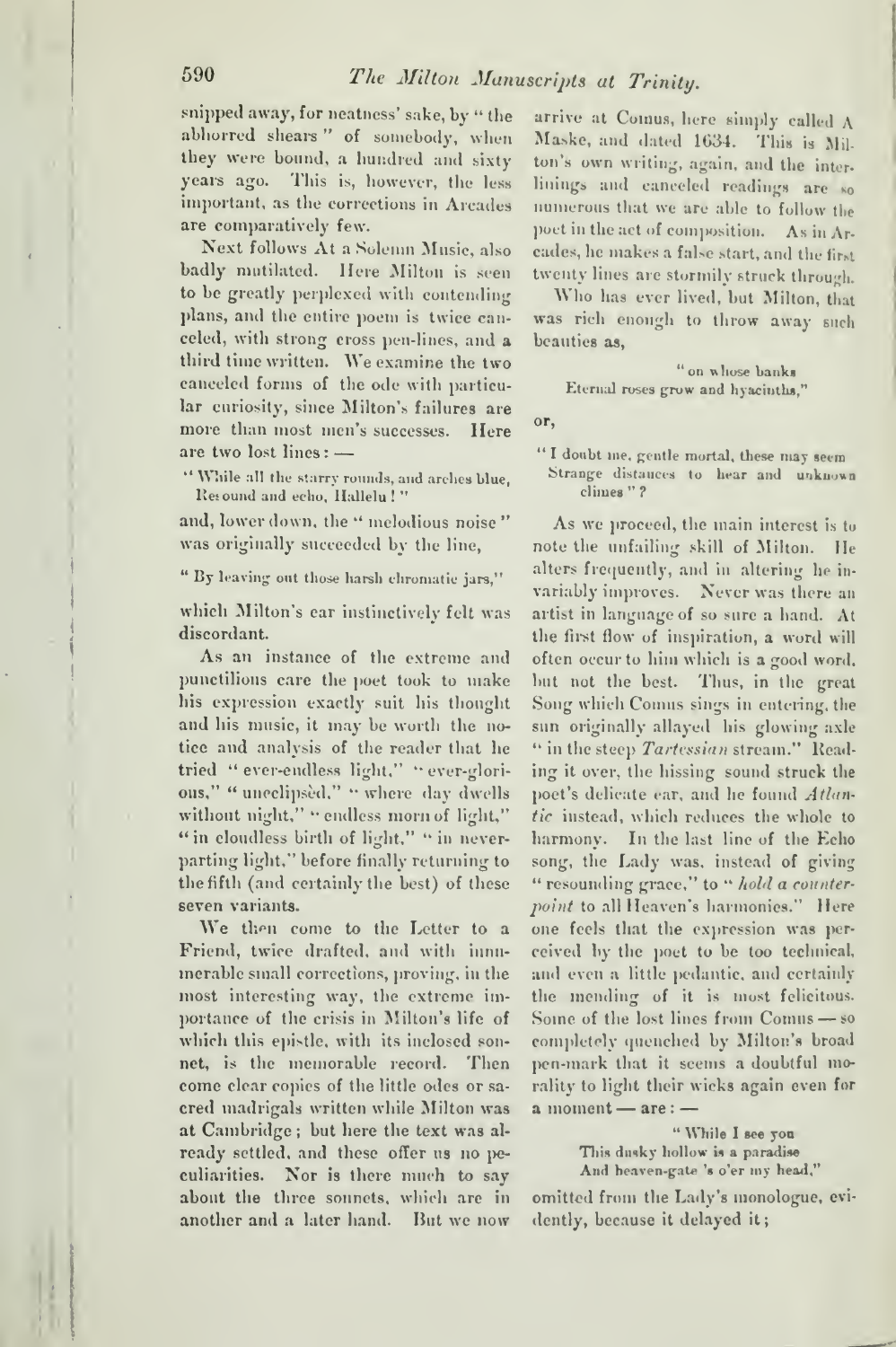" So fares as did forsaken Proserpine When the big wallowing flakes of pitchy

cloud

And darkness wound her in,"

omitted from the Second Brother's speech to make room for the more practical suggestion that their sister is in

" the direful grasp

Of savage hunger or of savage beast."

From the famous praise of chastity is dropped <sup>a</sup> line, —

"And yawning dens where glaring mousters house;"

very fine in itself, hut canceled, doubtless, as overemphatic in that position. Perhaps nothing will give a more inter esting impression of the manuscript than a quotation from the Spirit's Epilogue to Comus as it first left Milton's pen. For purposes of comparison with the present text, <sup>I</sup> print in italics all the words which the poet altered : —

" Then <sup>I</sup> suck the liquid air All amidst the gardens fair Of Atlas, and his nieces three That sing about the golden tree."

The next four lines, as we have them, were an afterthought. The first draft duced. proceeds :

"There eternal summer dwells, And west winds, with musky wing. About the myrtle alleys fling Balm and cassia's fragrant smells. Iris there with garnished bow- Waters the odorous banks that blow Flowers of more mingled hew Than her watchet scarf can shew, Yellow, watchet, green and blue, And drenches oft with manna dew," etc.

In every case the changes will be found to be an improvement. After meeting Hesperus and his daughters, we cannot away with Atlas and his nieces, while the most rudimentary ear must feel the improvement gained by substituting "eedarn " for " myrtle," and " Nard " for " Balm." Yet this first text was ex tremely pretty, and it wanted an artist of the highest sensitiveness to divine that what was good might thus give'way for what was even better. In the sec-

ond draft, among the seven-syllable lines, there suddenly burst out a splendid Al exandrine, —

" Where grows the right-born gold upon his native tree,"

only to be instantly canceled by the master.

And now, with deep emotion, we turn to an examination of Lycidas. My impression of the manuscript of Comus is that it represents the actual first conception, that here we see the poem sprout ing and rustling from Apollo's head. But certainly Lycidas had either been in part already seribbled down, or the author had worked it in his brain until much of it had reached its final form. Here long and elaborate passages are written as they now stand, and without a single erasure. The manuscript is dated " No vemb : 1637," and this note precedes the poem : "In this Monodie the author bewails a lerned freind unfortunatly drownd in his passage from Chester on the Irish seas 1G37." The only lines of the poem in which we find much to note are those in which the image of Orpheus is intro- The famous quotation is hardly to be recognized in, —

" Wiat could the golden-haired Calliope For her enchanting son.

When she beheld (the gods far-sighted be) His gory scalp roll down the Thracian lea."

The succeeding pages of this wonderful volume take us from the consideration of work completed to that of work suggested, long abandoned, and finally revived in a totally different form. Here we have the evidence that, wliile he was at Horton, Milton was closely occupied with the idea of writing several great poems on Biblical subjects. He had formed, alone among his contemporaries, the noblest conceptions of the function of poetry. He declared it to be "a work not to be raised from the heat of youth, or the vapours of wine, like that which flows at waste from the pen of some vulgar amorist . . . nor to be ob tained by the invocation of Dame Mem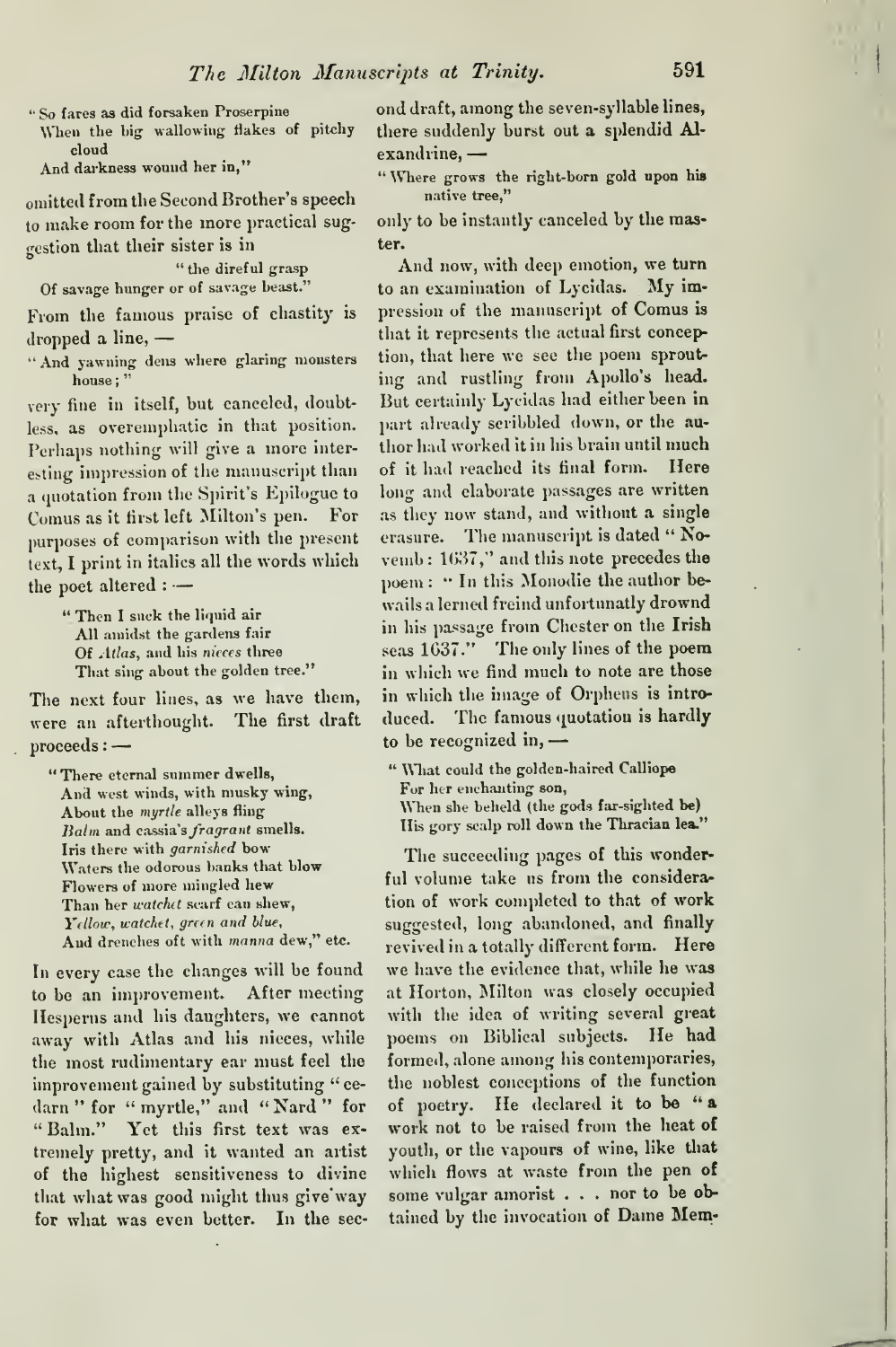ory and her seven daughters, but by devout prayer to that Eternal Spirit who can enrich with all utterance and knowledge, and sends out his seraphim with the hallowed fire of his altar to touch and purify the lips of whom he pleases." Solemnly convinced that his own lips had been touched by this coal of conseeration, Milton set himself thus early to write sacred tragedies. He sketches in this manuscript, more or less fully, a Paradise Lost, an Adam Unparadised, an Abram in Egypt, a Deluge, a Sodom Burning, and names or suggests innumerable other themes.

Milton's idea appears to have been, in every case, originally dramatic. He proposed to write choral plays on these Biblical subjects, and what is very curious is that, while nothing then existed of this kind in modern English poetry, the very subjects which Milton selected, and left unworked, at Horton, before 1638, were used by the Dutch poet Joost van Vondel, from whose Lucifer Milton was afterward to borrow. I do not think that the abundance of these coincidences for they can be no more - has ever been pointed out. Vondel was to produce a Biblical drama of Solomon, in 1648, of Samson, of King David in Exile, of Adam Unparadised, of Noah. all subjects which were directly chosen for analogous treatment by Milton. On the other hand, it is very remarkable that the themes which had already been treated by Vondel, such as The Israelites going out of Egypt, (1612) and the various developments of the life of Joseph, are particularly omitted by Milton. This looks as though, among the wealth of books, new and old, which came to him at Horton, the early quartos of the greatest of Dutch poets may have been included. He would be induced to sketch more or less similar dramas, avoiding the subjects hitherto treated by Vondel. But while Milton lingered, the immense life of the Dutch poet rolled on, and one by one he unconsciously took up the very subjects

which Milton had confided to his notebook before 1638.

Besides the Biblical subjects suggested for dramas, we find the scheme of a great epic, to be called Britain's Troy. Of this, the contents of no fewer than thirty-three books or scenes are indieated. This, without question, was the mode in which Milton intended to carry out the design, of which he speaks in a Latin poem of 1638, "Indigenas revoeebo in carmina reges," - "I will recall to life in songs our native kings." But in this purely Saxon epic. Arthur, whom also Milton proposed to celebrate. would have had no place. It was to have been a chronicle of the East Anglian kings, from Vortigern to Edward the Confessor, and the notes which Milton has left do not inspire us with any keen regret that the "inward prompting" which led him to take up so dusty a theme persuaded him also to abandon it.

It has been noted by Mr. Aldis Wright that after Milton had written Comus in 1634. Lycidas in 1637, and certain memoranda still later, he went back to his first quire of paper. and made use of one of its blank pages for the sonnets, which may be as late as 1645. We have a curious impression that this folio of leaves was the only medium by which, during a long series of years, Milton communicated his thoughts to the world. As I have said before, it would be interesting enough, if this manuscript represented a fair copy made by the poet himself of certain of his early works. Yet, as we have seen, it is much more than that. With the exception of L'Allegro and Il Penseroso, which have accidentally dropped from the unbound volume, or else were hewn roughly out of the marble elsewhere, these pages form Milton's poetical workshop. Moreover. the collection is, with those exceptions, complete. Between the Song on May Morning, written at Cambridge in the spring of 1631, and the Latin and Italian pieces composed in Italy in 1639, there

592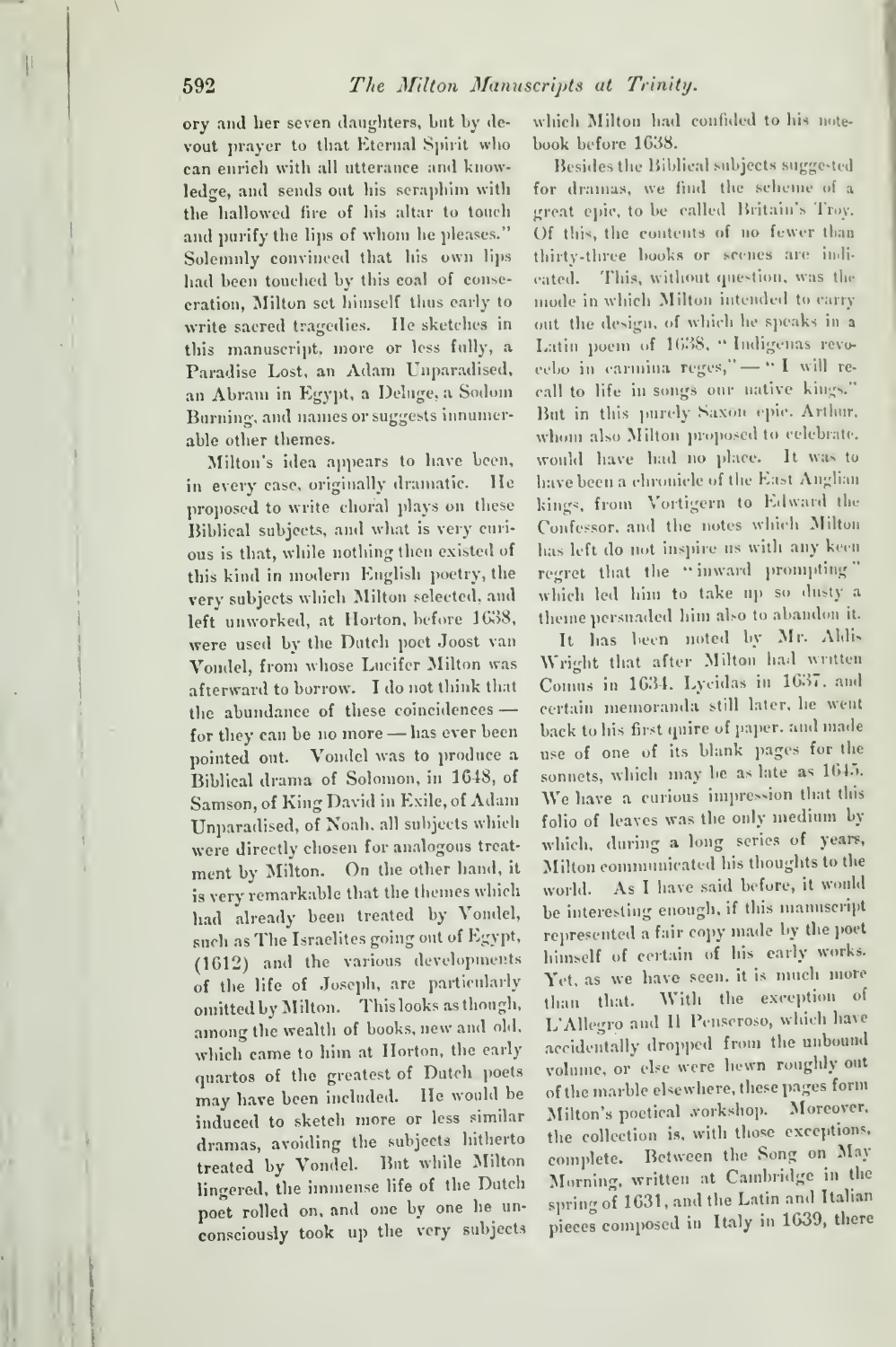does not seem to exist another copy of Milton's verses which does not occur in the Trinity manuscript.

We are surprised, though with a happy wonderment, that a life of intense communion with nature, and not of solitude and ease, should have produced so small <sup>a</sup> sheaf of poetry. But here all is of the first order ; all, or nearly all, is practically perfect. It was one of Milton's most extraordinary qualities of will that, with his determined desire to he a great poet, he was yet able to force himself to be silent save when the fiercest passion of genius hurnod in him. Hence the "mind made and set wholly on the accomplishment of greatest things," " the inward prompting ... to leave something so written to after times, as they should not willingly let it die," the " long choosing " and the " beginning late," resulted, in the course of seven years of exquisite tranquillity, in a cluster of some eighteen hundred lines. An active person could cojjy out the whole of Milton's Ilorton poems in two days, and not be wearied. Yet if the sheaf be slender, it is composed of none but full ripe ears of the richest wheat. The art of verse would be much honored if other great poets could be induced to practice the same noble self-denial. Few men, even of

high genius, are content, in their heyday, to repress the flow of their verses. If Wordsworth, for instance, could have been persuaded to put down on paper nothing which did not rise to a certain level of excellence, how had it relieved our shelves and " blessed mankind"! Even Shakespeare, we know, lacked the art to "blot." Above all other men, Milton possessed the strenuous self-criticism which forbade him even to put down on paper what was below his own topmost aim. It is very notable that in this precious volume at Trinity, in which we see the poet intimately engaged in fashioning and polishing his compositions, there is no trace of a single aban doned work. Milton attempted nothing which he failed to carry through, and the examination of these leaves gives us good reason to believe that he started no poem, not even a sonnet or a song, without being quite sure beforehand that he would be able to complete it in perfection. To all lovers of literature, this volume, which is so jealously guarded in the Library of Trinity College, Cambridge, is a relic of inestimable value. To those who are practically interested in the art of verse, it reads a more preg nant lesson than any other similar docu ment in the world.

Edmund Gosse.

## AN ODE IN TIME OF HESITATION.

(Written after seeing at Boston the statue of Robert Gould Shaw, killed while storming Fort Wagner, July 18, 1863, at the head of the first enlisted negro regiment, the 54th Massachusetts.)

### I.

BEFORE the living bronze Saint-Gaudens made Most fit to thrill the passer's heart with awe, And set here in the city's talk and trade To the good memory of Robert Shaw, This bright March morn I stand And hear the distant spring come up the land; Knowing that what <sup>I</sup> hear is not unheard

VOL. LXXXV. — NO. 511. <sup>188</sup>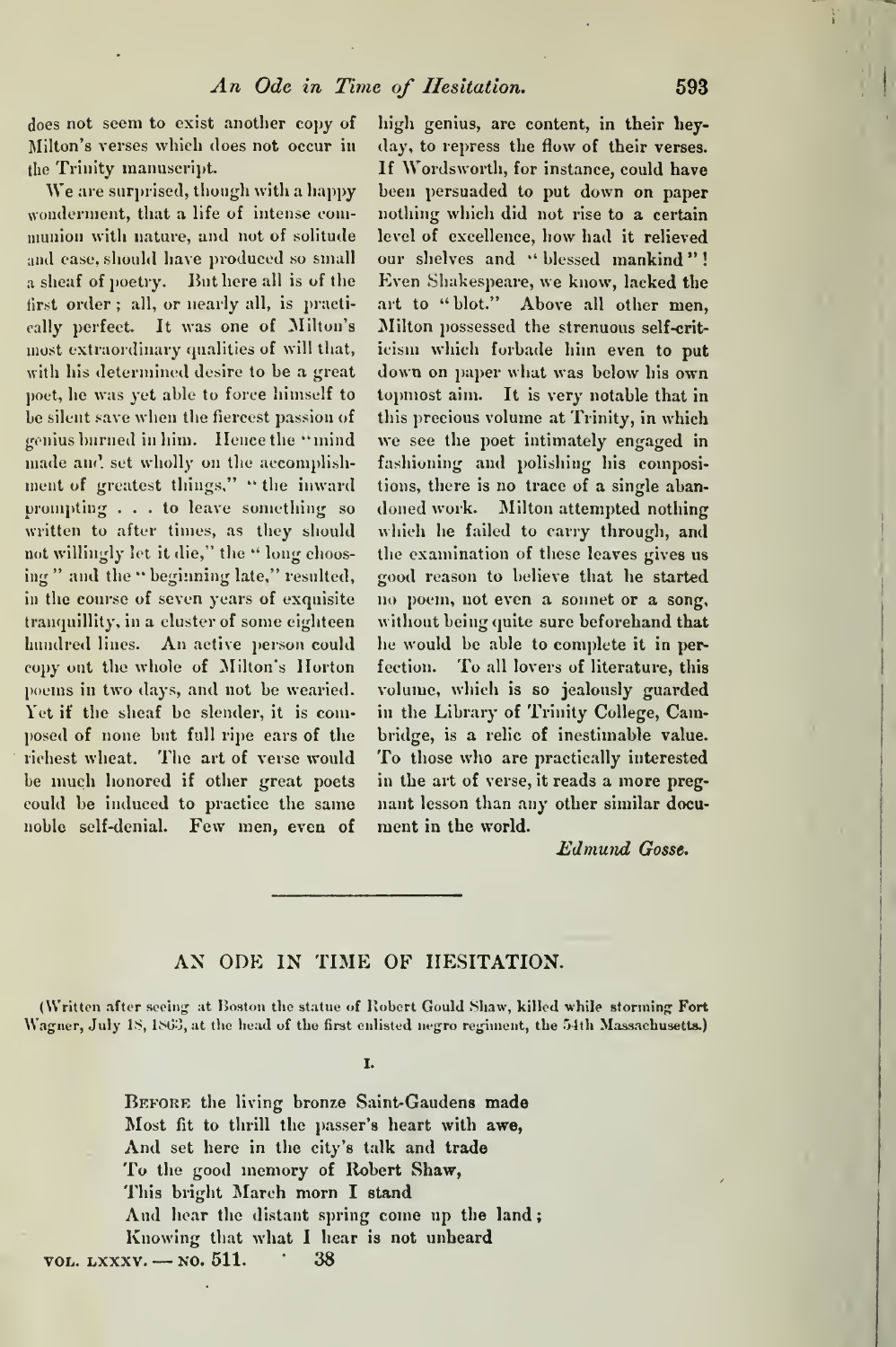#### PR 3586 G6 Gosse, (Sir) Edmund William The Milton manuscripts at Trinity

# PLEASE DO NOT REMOVE CARDS OR SLIPS FROM THIS POCKET

UNIVERSITY OF TORONTO LIBRARY